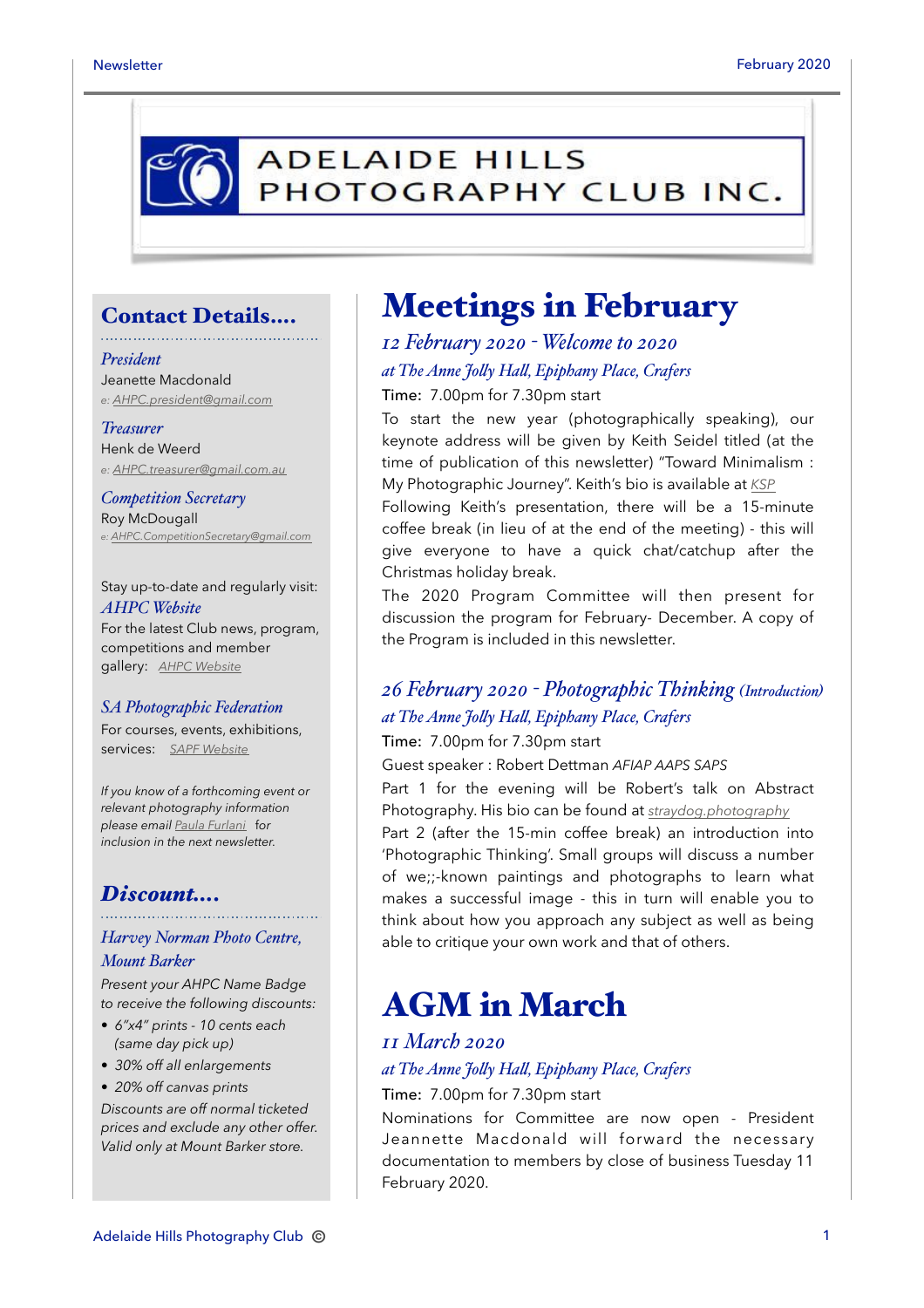### 2019 Club Awards

### *Results*

At the Christmas Dinner event held on Wednesday 11 December 2019, the following AHPC Awards were presented by Club President, Jeannette Macdonald.



*Best Result - Printed Images Tony Endersby*



*Best Result - Digital Mono Images Tony Wallbank*



*AHPC Photographer of the Year Roy McDougall*



*Outstanding Service to the Club Paula Furlani*

In taking out AHPC Photographer of the Year 2019, Roy McDougall was also presented with the award for "Best Result - Digital Colour Images". Congratulations everyone.

### 2020 Program

*Committee: Graham Taylor (Convenor), Gaynor Ridde", Roy McDouga" and Tony Wa"bank*

A copy of the 2020 Program can be found on pages 5 & 6 of this newsletter - print it and fix it to your refrigerator door/notice board for easy reference during the year. It can also be found on the AHPC website at *[Program](http://www.adelaidehillsphotographyclub.com.au/program)*.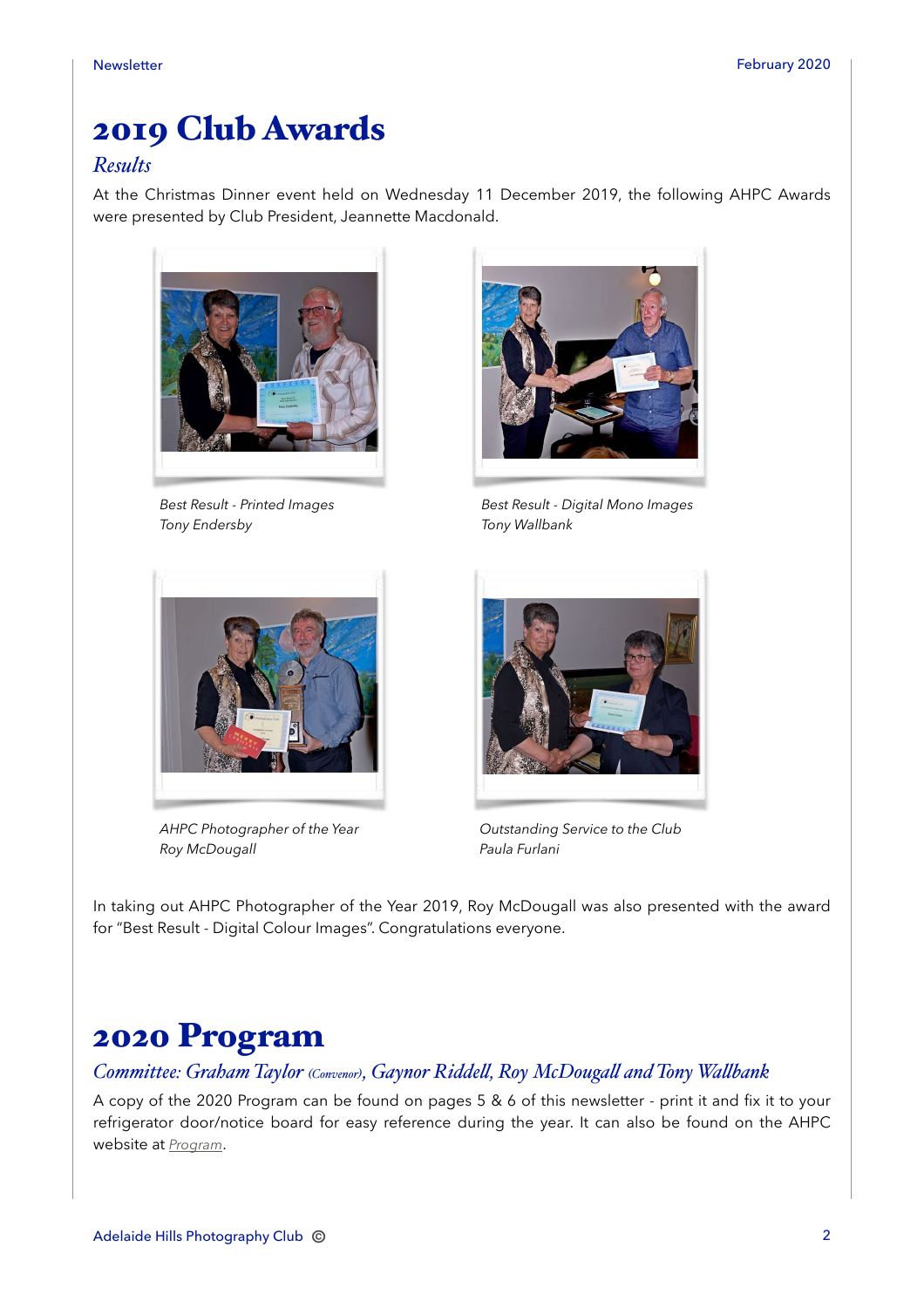# AHPC Exhibition

### *The AHPC Exhibition Summit Community Centre, Norton Summit 13 November - 4 December 2020*

The goal for this event is for each member to submit at least one (1) image. The Program Committee, through the events/workshops etc, encourage the participation of every member to make the Exhibition a success. Your challenge, should you choose to accept it, is to take part in the exhibition. Every member who wishes to do so is guaranteed a place for their best image. Advice and support will be provided during the year to make this a successful event for the Club.

# Mentoring

The 2019 Survey suggested many people would be keen to take part in a casual mentoring program. For example there may be a particular area of photography you want to get your head around at the moment. (OK, there may be many, but one thing at a time) Some examples topics you may want to ta talk about is found in the list below. I doubt if there is anyone who isn't curious about some of them. For example I would love to know how to get better results from my printer. Fortunately, there were many members who volunteered to act as mentors and they are currently being asked their specialities. And anyone else is welcome to volunteer.

The way this might work will be discussed at the meeting on the 12th of February. Essentially we will have a system where people nominate some things they wish to learn more about and will then be put in touch with one or two mentors. Initially, we're hoping to dedicate the social time from the business ending around nine to say 9.30. However, we're learning as we go so this may change.

- Camera basics camera types, lens, body, sensor, controls, memory cards
- Depth of Field
- Exposure Triangle ISO, Shutter Speed, Aperture
- Exposure histograms
- Dynamic Range
- High Dynamic Range (HDR)
- Sensors size, resolution, crop factor
- Metering Modes
- Composition rule-of-thirds, visual weight, negative space, leading lines, eye lines, distractions, aspect ratios, telling a story
- Panoramas
- Exposure Bracketing
- Focus Bracketing/Stacking
- Competitions image preparation, image presentation, matting
- Printing commercially or at home
- Lighting
- Post-processing
- Lightroom or Photoshop or any other specific processing software
- Changing from automatic to other shooting modes
- Cataloguing/organising photographs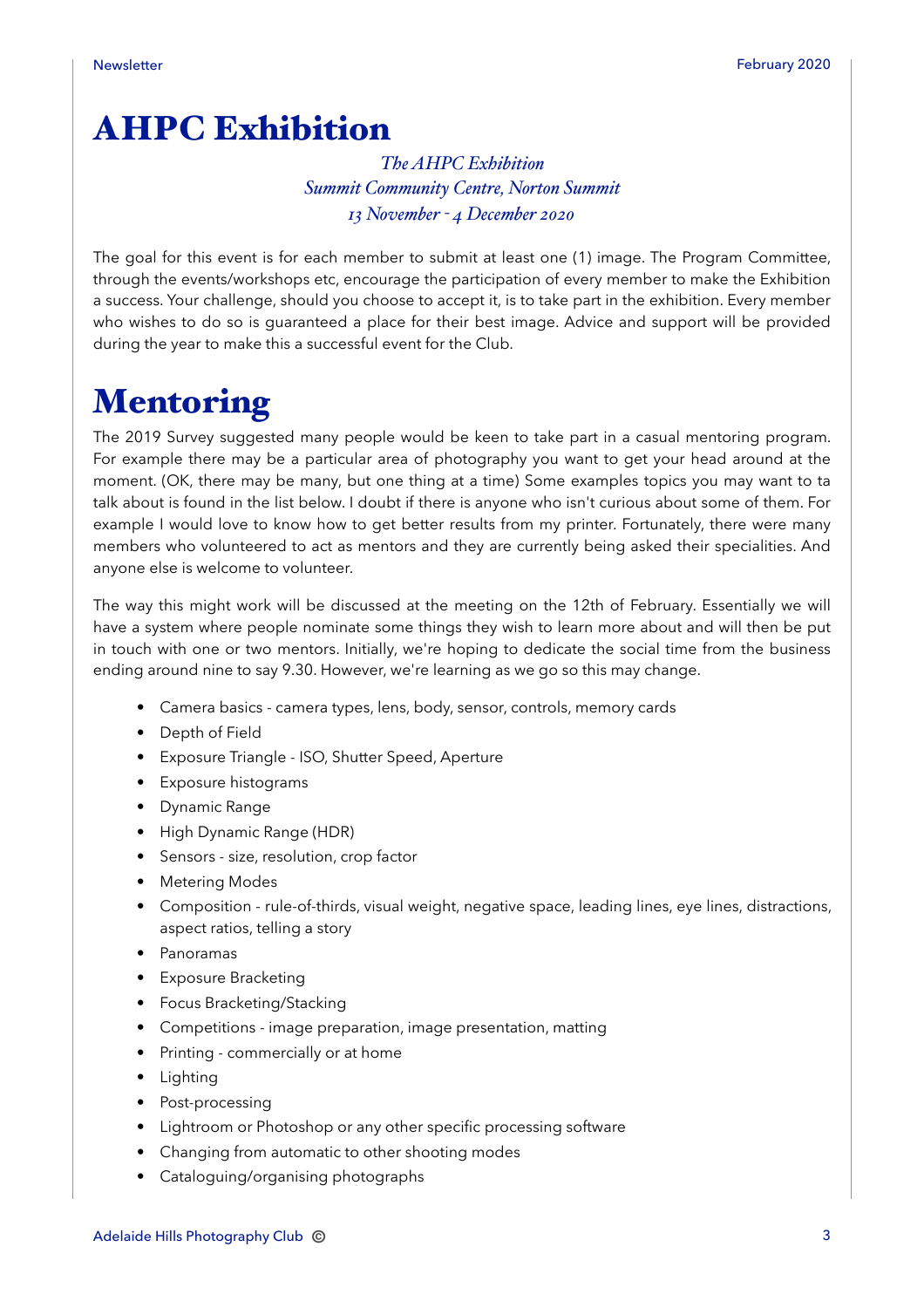- White Balance
- Lens types
- Focal Length
- Filters
- Tripods
- Flash
- Shooting RAW
- Colour profiles monitor profiling, printer profiling
- Portraiture
- Street Photography
- Landscapes
- Macro Photography
- Drone Photography
- Abstract Photography

### Photo Seminar

For members who are interested in the workshops/photographic tours conducted by Darran Leal and his team at World Photo Adventures, there is a free photo seminar to be held in Adelaide on Saturday 23 May 2020 (9am- 2pm), venue to be advised in April. The WPA team talk about photography today, targeting Landscapes, Travel, People and Nature and will include fantastic example images and quality question time.

If you are interested, booking is essential. Please send an email to Julia to book your place - anyone and everyone is welcome. Julia's email: *[julia@worldadventures.com.au](mailto:julia@worldadventures.com.au)*

### Wildlife Photography

For our wildlife photographers, Michael Snedic has made available a free copy of his first ebook "The Art of Wildlife Photography". To secure your copy, visit Michael's website *[WildNature Photo Expeditions](https://wildnaturephotoexpeditions.com/free-ebook-download/)*

### Acknowledgement



Last year the AHPC Committee applied for a Community Grant via the Adelaide Hills Council. On 2 December 2019 the Council Community Development Manager wrote to the Club confirming that the application for 'replacement of out-dated computer' was successful.

**Adelaide Hills COUNCIL** 

The new laptop will improve the efficiency for record keeping for Club competitions as well as a more stable platform for displaying images on competition nights. The AHPC is most grateful for the Grant and we acknowledge the Council's support.

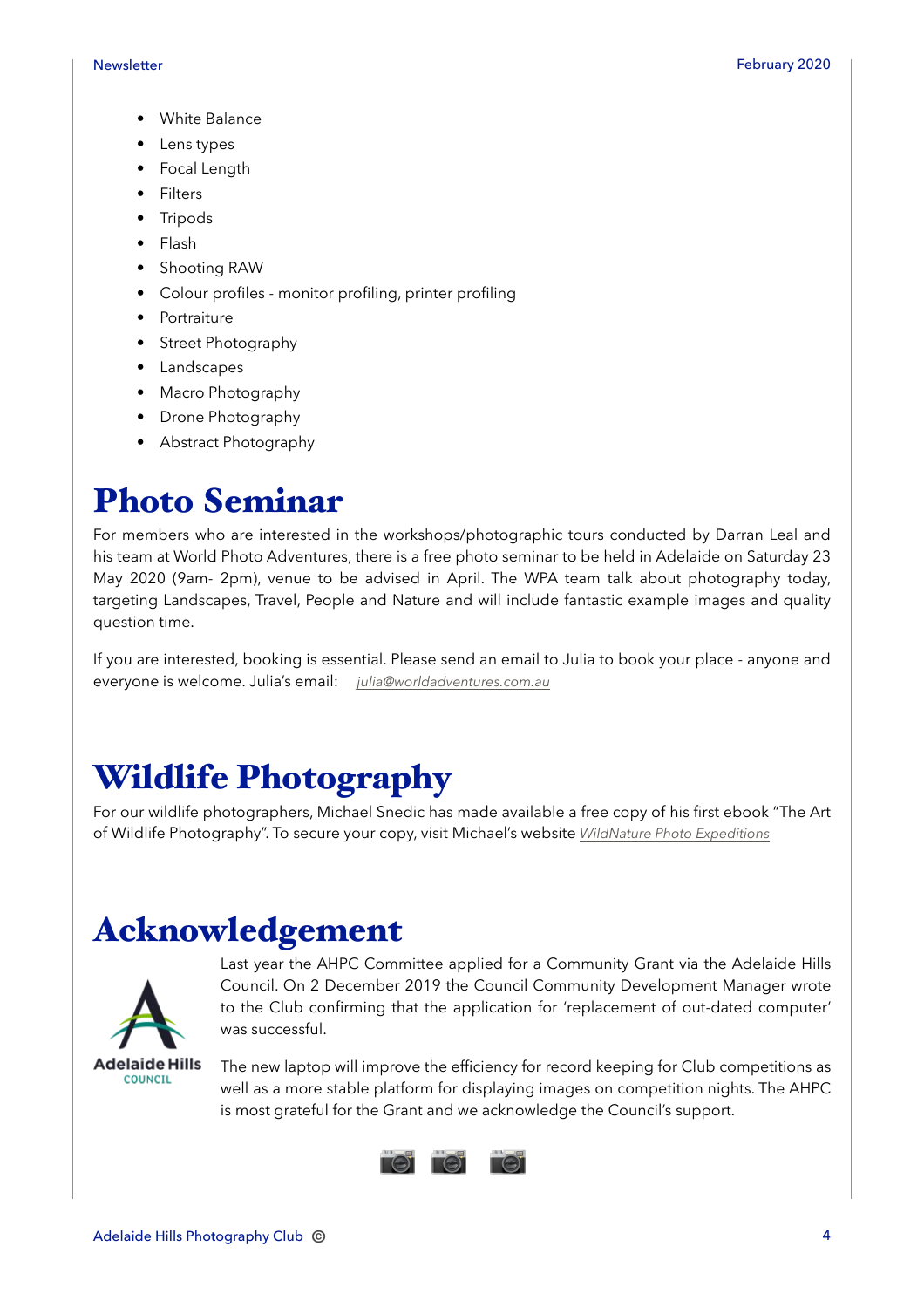# AHPC 2020 Program

| <b>FEB</b> | Wed | 12 | Club Night | Keynote: Keith Seidel                                                                                            | 2020 Program discussion |
|------------|-----|----|------------|------------------------------------------------------------------------------------------------------------------|-------------------------|
|            | Wed | 26 | Club Night | Robert Dettman - "Abstract<br>Photography" (part 1)                                                              | Abstract (part 2)       |
| <b>MAR</b> | Wed | 11 | Club Night | AGM followed by Hillary Hahn -<br>"Animals to Fine Art"                                                          | <b>DAM</b>              |
|            | Wed | 25 | Club Night | Louise Bagger - "Portrait & Abstract<br>Photography"                                                             | Workshop                |
|            | Sat | 28 | Excursion  | Outdoor Portrait Workshop led by<br>Paul Williams                                                                |                         |
| <b>APR</b> | Sun | 5  |            | Daylight saving ends                                                                                             |                         |
|            | Wed | 8  | Club Night | Night Walk - Torrens River/Festival<br>Theatre                                                                   |                         |
|            | Wed | 22 | Club Night | Competition #1<br>· Digital Colour - Open<br>· Digital Colour - Abstract<br>· Print Mono - Portrait              |                         |
| <b>MAY</b> | Sat | 9  | Excursion  | Mt Lofty Botanic Gardens                                                                                         |                         |
|            | Wed | 13 | Club Night | Photographic Thinking                                                                                            | Top 10's from Comp #1   |
|            | Wed | 27 | Club Night | Peter Barnes - "'Scapes"                                                                                         | Workshop                |
|            |     |    |            |                                                                                                                  |                         |
| <b>JUN</b> | Wed | 10 | Club Night | Competition #2<br>· Digital Colour - Open<br>· Digital Mono - 'Scapes<br>· Print Colour - Open                   |                         |
|            | Wed | 24 |            | The Camera in Your Pocket                                                                                        | Top 10's from Comp #2   |
| JUL        | Wed | 8  | Club Night | Southern Districts Comp Peer Review                                                                              |                         |
|            | Wed | 22 | Club Night | Paul Heck - "Long Exposures"                                                                                     | Nature - workshop       |
| <b>AUG</b> | Wed | 12 | Club Night |                                                                                                                  |                         |
|            |     |    |            | Paul Atkins - "Photographic Thinking"                                                                            |                         |
|            | Sun | 15 | Excursion  | Warrawong Wildlife Sanctuary -<br>Helen Whitford                                                                 |                         |
|            | Wed | 26 | Club Night | Competition #3<br>· Digital Mono - Open<br>· Digital Colour - Long Exposure<br>• Print Colour - Capturing Nature |                         |